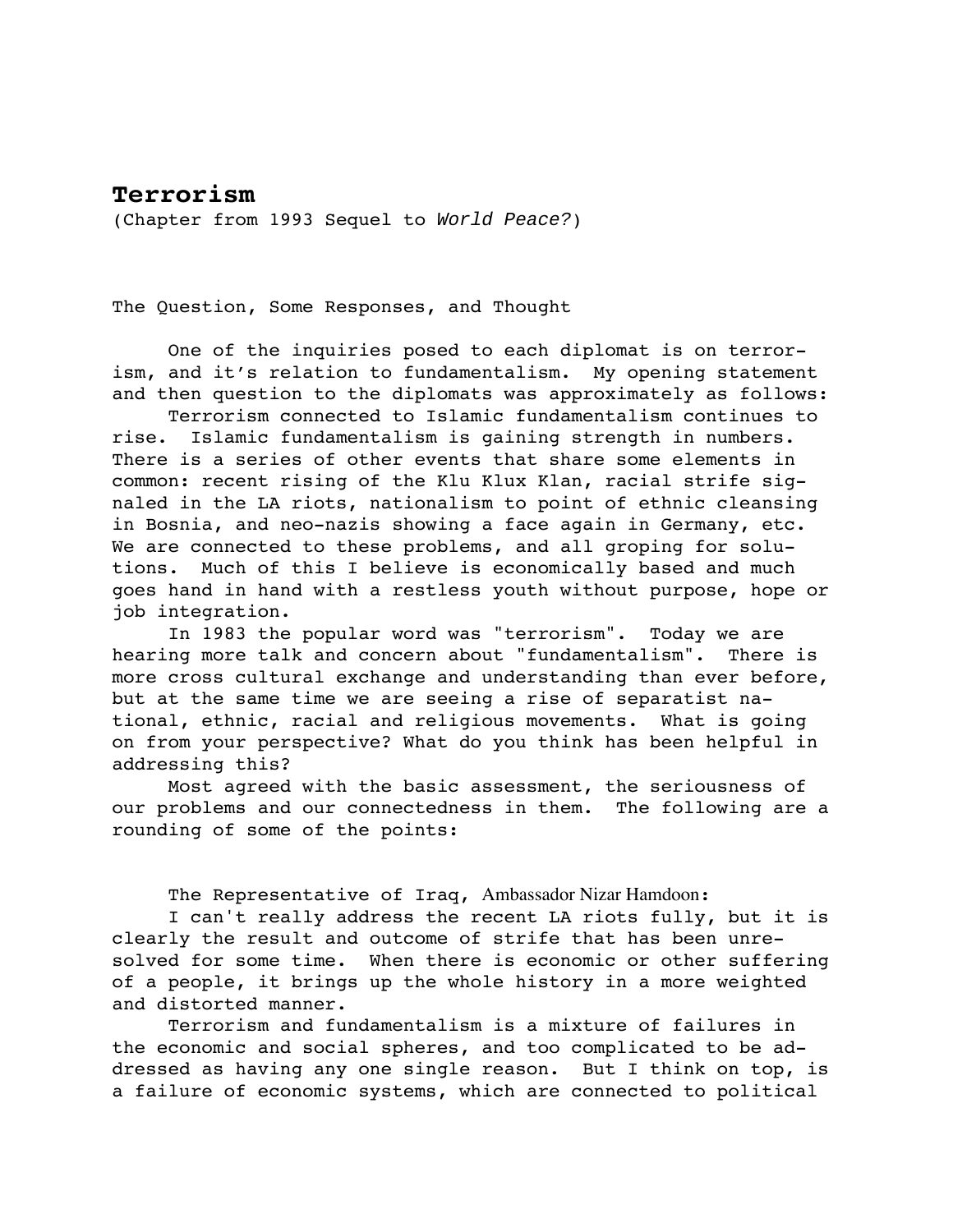systems, especially those countries which are in the midst of developing their own political/social and economic systems after the Cold War. There has been a great failure of certain ideologies such as Marxism and other secular movements...

Another key issue is the lack of will to resolve the whole Arab/Israeli conflict, which has been stagnant for years, always bringing up resentment. The US and Western powers are often seen as being supportive and biased towards Israel which contributes to the anti-western movements in the Arab world. These movements are often clandestine and at times resort to violence because they are usually not allowed an official voice in our parliaments.

From Egypt, Minister Counsellor Abdulaleem El-Abyad:

There are zealots and religious nuts who are dangerous. Yes there is absolutely an economic base to this, and the fact the there is little opportunity. A lot of these fundamentalists are really the uprooted, the disinherited of the urban ghettos and impoverished areas. They are people who feel that opportunities for them are blocked and they can't get anywhere, so they become easy prey to certain radical clerics who promise them paradise.

It is a serious problem and we are trying to address it. It will take a long time. For the time being there is more focus on security aspect, law and order, keeping these people violating the law, and from threatening the lives of other people.

We are beefing up our police forces, and rounding up suspects. But also, the government realizes this as a complex issue. It has to be resolved through education, expanding opportunities, and addressing some of the roots that led to the rise of these groups. And yes, that means also improving services, housing, and job opportunities. This takes time, money, and resources. Meanwhile, we can not wait for all this to fall into place, because by then they will have destroyed the country.

## The Representative of Algeria, Minister Rabah Hadid:

In our country fundamentalism has become a major issue and has been quite a threat not just for political stability, but for the future of the country. Just two years ago we were on the verge of catastrophe. The phenomenon has been more or less latent, but shows its proportions when you have a major crisis, like when oil prices dropped in 1986 and severly effected our economy. That is when the fundamentalists really started gaining their momentum.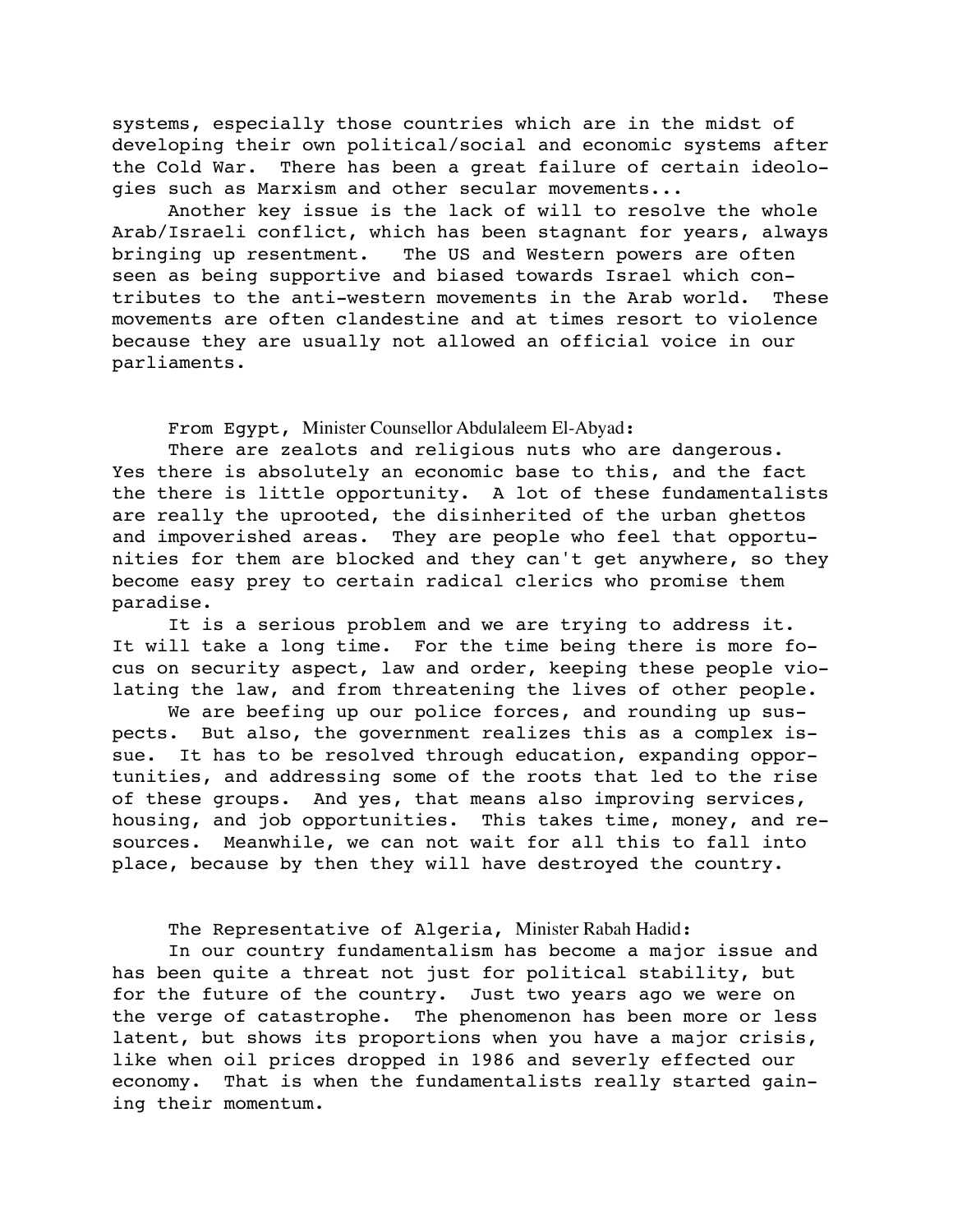Like in many countries the level of expectation of the people for the government has risen steadily since independence. The population has risen dramatically, and with the economy in crisis, progress has not been able to keep pace with the demographic situation.

The society is already, and has been an Islamic society. It will remain an Islamic society. We don't need the fundamentalists to reconcile us with Islam. You would think that because we are all 100% of the Sunni school, without Shiites or sects of Islam, we should not have this kind of religious problem.

The basic problem is as you said, we have a lot of youth, and when they drop or finish from school, employment opportunities are practically nonexistent. There are tremendous social pressures, as many people have moved into the cities. They live in tiny places and have no where to go.

So the fundamentalists see this as their potential political force. They opened up Mosques, gave them some hope, and then used the Mosque as a political propaganda forum. There was no reaction from the government about this for a number of years.

In 1988 we had some major riots that were not fundamentalist riots. They were primarily young people being completely fed up and dissatisfied. It was not led by the fundamentalists. After the riots, the political system was democratized to a multiparty system. The Islamic Fundamentalist party was authorized, in spite of an article in our constitution which prohibits parties formed solely on religious grounds. It was unconstitutionally authorized. Then there was a lax attitude of allowing them to continue to use the mosques, the press, and having them appear almost daily on TV to put out their message. They are very effective at propaganda.

They constantly criticized all our shortcomings, and then as a simple answer to all the problems would repeat that they are governed by Allah, by the Koran. With this they were about to win the elections and the party was banned. The last year has shown us that they don't have a popular base, but what they do have are armed groups.

What we have learned is that you have to master democracy. And if you allow democracy to be used by whomever, negative groups can destroy everything.

The Representative of Indonesia, Ambassador Nugroho Wisnumurti: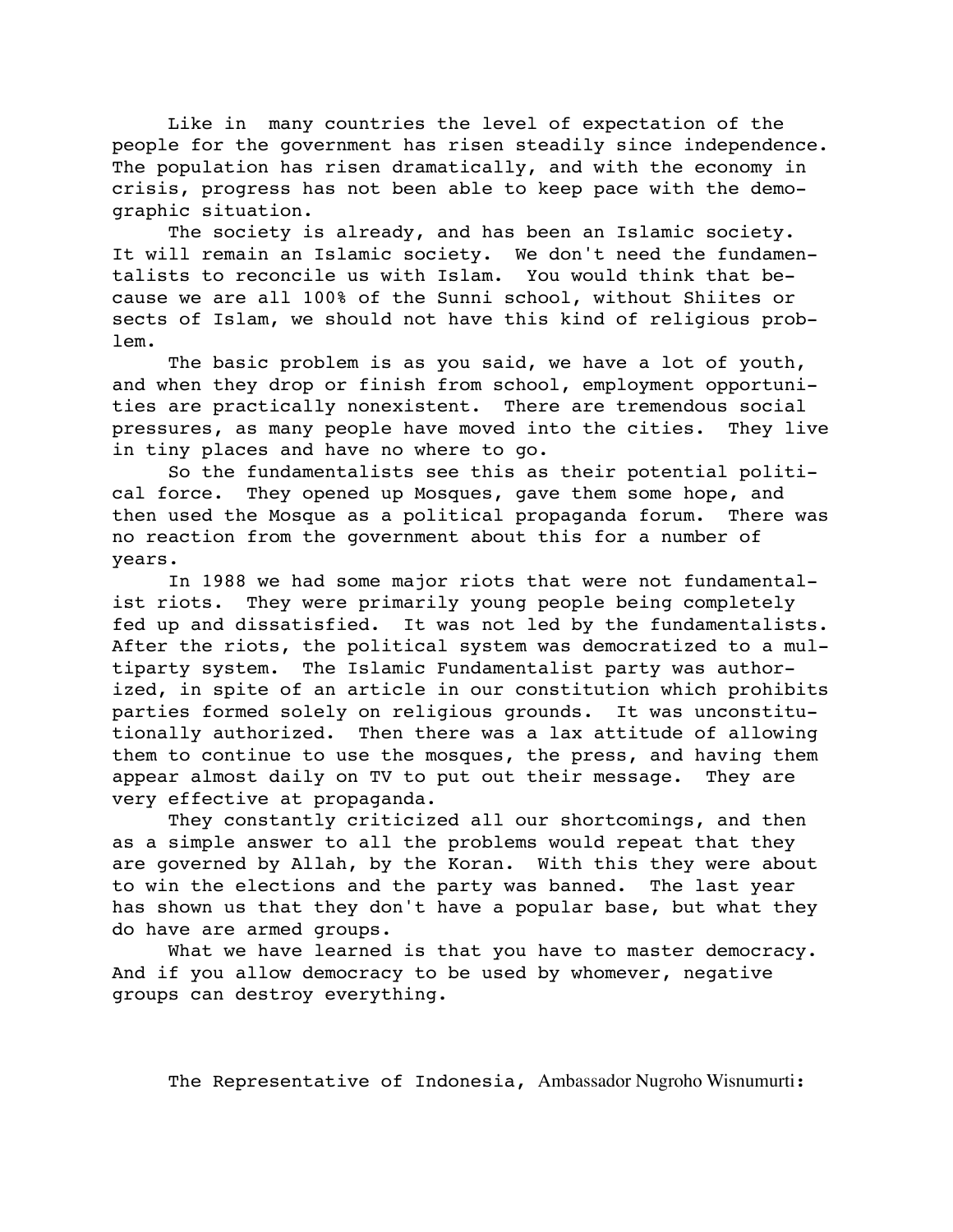The problem is extremism. It goes hand in hand with economic deprivation. With 220 different languages, the basic characteristics of the majority of Indonesians is tolerance. But with global communications, we are exposed to the threat of extremism from a certain section of Muslims from the outside. This exposure if left unattended would certainly nurture fundamentalism and separatism here as well.

We are basically considering that economic development, the fair distribution of wealth is key to prevent this kind of threat of separatism, communism, and fundamentalism. We try to dampen conflicts which are based on religious differences. We ask the press to use some self restraint and not sensationalize small conflicts between different religious, racial or cultural backgrounds. We ask them to tone things down.

It is the opposite in the press of the West, because of money. You exploit whatever bad things happen in the society. Once you exploit a small conflict between a Christian and a Muslim and make a big front page headline, then it will provoke greater conflict. Our press is aware of this and the resulting consequences.

We have something like a town hall in communities that help mediate these conflicts. We have a forum at the local and national level, a forum for consultations for religious groups, be they Muslim, Hindu, Buddhist, Catholic, or Protestant.

Recently some small riots were provoked by rumors that there was unlabeled meat fat in biscuits being sold. (Against the Hindu law to eat meat products). The religious leaders came together immediately. They verified this was not true and ate the biscuits as proof. This quieted things down quickly.

The Representative of Germany, Ambassador Dr. Hans-Joachim Vergau:

Ethnic cleansing, or violations of human rights by fundamentalism regimes are part of the policy of such regimes. There are leading forces who push these measures, and who deliberately take the responsibility of these violations.

The trouble in Germany is with a small minority, mainly certain younger people who don't respect the established law. What is different is, these people are clearly rejected by both the population and the Government.

You're right. In so many countries, and in industrialized countries as well, there are acts of aggression, elements of radicalism, tensions against minorities, and frustrated young people largely because of unemployment. The climax of this problem did come as a direct consequence of the reunification, the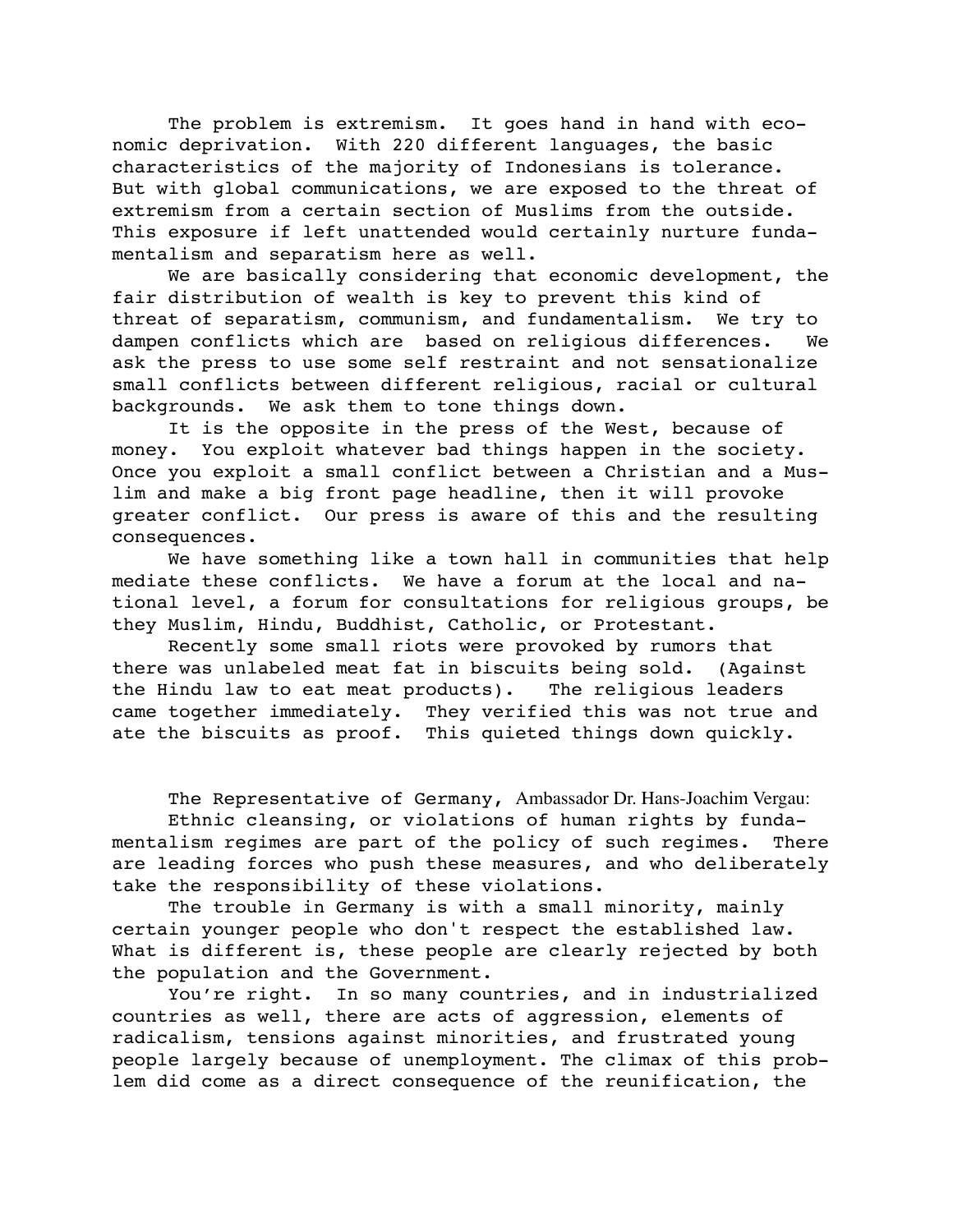collapse of the economy in east Germany, and the very sudden growing unemployment, especially of younger people.

Personally as a German, I am not interested in excusing what happens in my country. We Germans should deal with our problem seriously, and hope that others deal with their problems. In Germany I am ashamed of certain things that have happened, and about the recent violence against helpless foreigners. It is absolutely shameful and unacceptable. It is our task to see that these things are condemned.

We are increasing the efforts not only to protect the victims, but to deal with the motivation, and the frustration of those young people, to turn them around and reintegrate them into the society. That is very important.

We deal with these problems by, first, a systematic build up and integration of the East Germany economy into our economy. Second, we have to continue to support the omnipresent awareness of this problem, which has every German citizen be a guardian against such crimes. That is happening as you can see with these candlelight demonstrations of more than a million people, all over the country.

But also very importantly are the political measures. Now the government is striking against right wing radical organizations, strengthening the police force, and training them specifically for the protection of interests of foreigners. This is what we have to do, and are doing.

From Ireland, Second Secretary Pat Kelly:

Yes, the phrase that is used is the "totality of relationships", which means we have to work with reconciliation within 3 sets of relationships. There is our relationship with Britain, Northern Ireland's relationship with Britain, and Northern Ireland with us [The Republic of Ireland].

Britain is in agreement and working with us now to further this process as well. They understand now that it is not a simple question of being a security problem, nor just a question of terrorism. They now accept that there is a political aspect to it too.

At the end of the day, there is no justification for the violence of the IRA, nor that of the Ulster Defense Force. Violence is just going to make things worse. There has to be more true political dialogue.

The main effort now is to try to get the talks between all the parties and governments resumed, and see what progress can be made towards new forms of governments in Northern Ireland.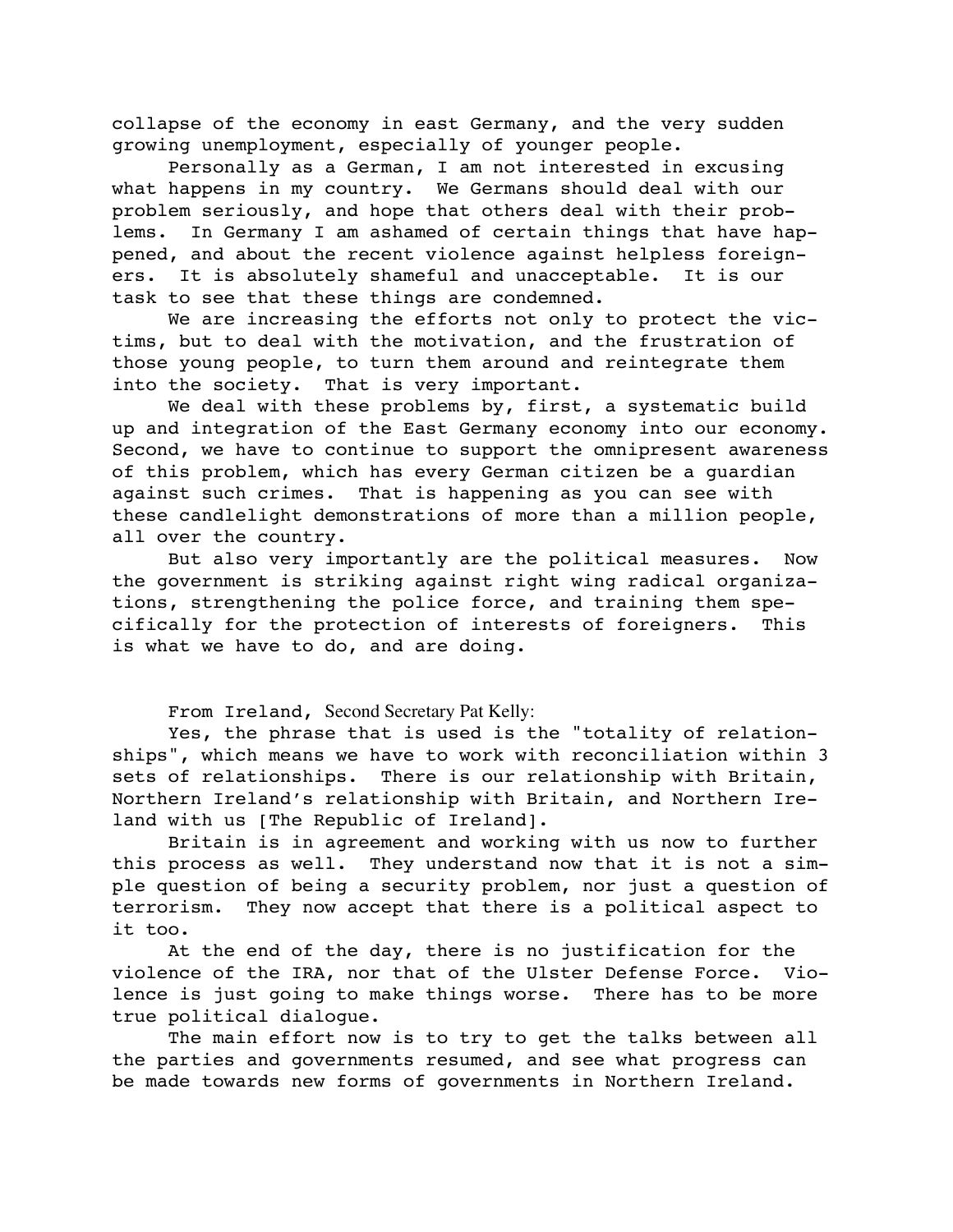Ireland and the UK are cooperating to get these talks going. We meet on a fairly regular basis, every month or more.

The Representative of Sudan, Ambassador Ahmed Suliman: The poverty was severe. All my generation [in the early 1950's] swung pretty much to the left. Communism spread very fast in Africa then. Islam was growing but not yet an organized force. People were and are taken by and very attracted by slogans, and simple rhetoric talking about "freedoms for the people" and so on. [see his segment in China chapter]

The Representative of Lesotho, Ambassador Monyane Phoofolo:

I really do not know why in this new era, people are behaving the way the neo-nazis, fundamentalists, and the like are. We are talking about deep seated hatreds, but with modern communications whereby all people have been meeting each other, you would think by now we would be coming to the understanding that we are all human beings on the same globe. All of us should be working towards a better understanding of one another, of tolerance.

With fundamentalists all we are seeing is intolerance towards other human beings, other peoples cultures, and other people's religion. If we would all subscribe to the Human Rights Declaration we have all signed at the UN, we wouldn't be having these problems. Imagine if all countries did not allow foreigners into their country? This is contrary to the whole idea and principles of a United Nations, and a world working together.

The Representative of Turkey, Ambassador Mustafa Aksin;

(February, '93) Fundamentalism is really another word for extremism, or taking things literally. If you take your religion literally, you are a fundamentalist. If you take you Christianity literally, you are a fundamentalist. They have them in this country (USA), in Britain, everywhere. They have them in Northern Ireland, where some are prepared to kill because someone is of another branch of a religion.

In Sudan you have a nasty civil war. You have the government in the North which is trying to impose their own religious law on people who are not members of that religion. It is religious intolerance.

When you have terrorism on a grand scale in Liberia, no one got excited, because it wasn't one religion against another. In Somalia, with Muslim against Muslim no one got excited either,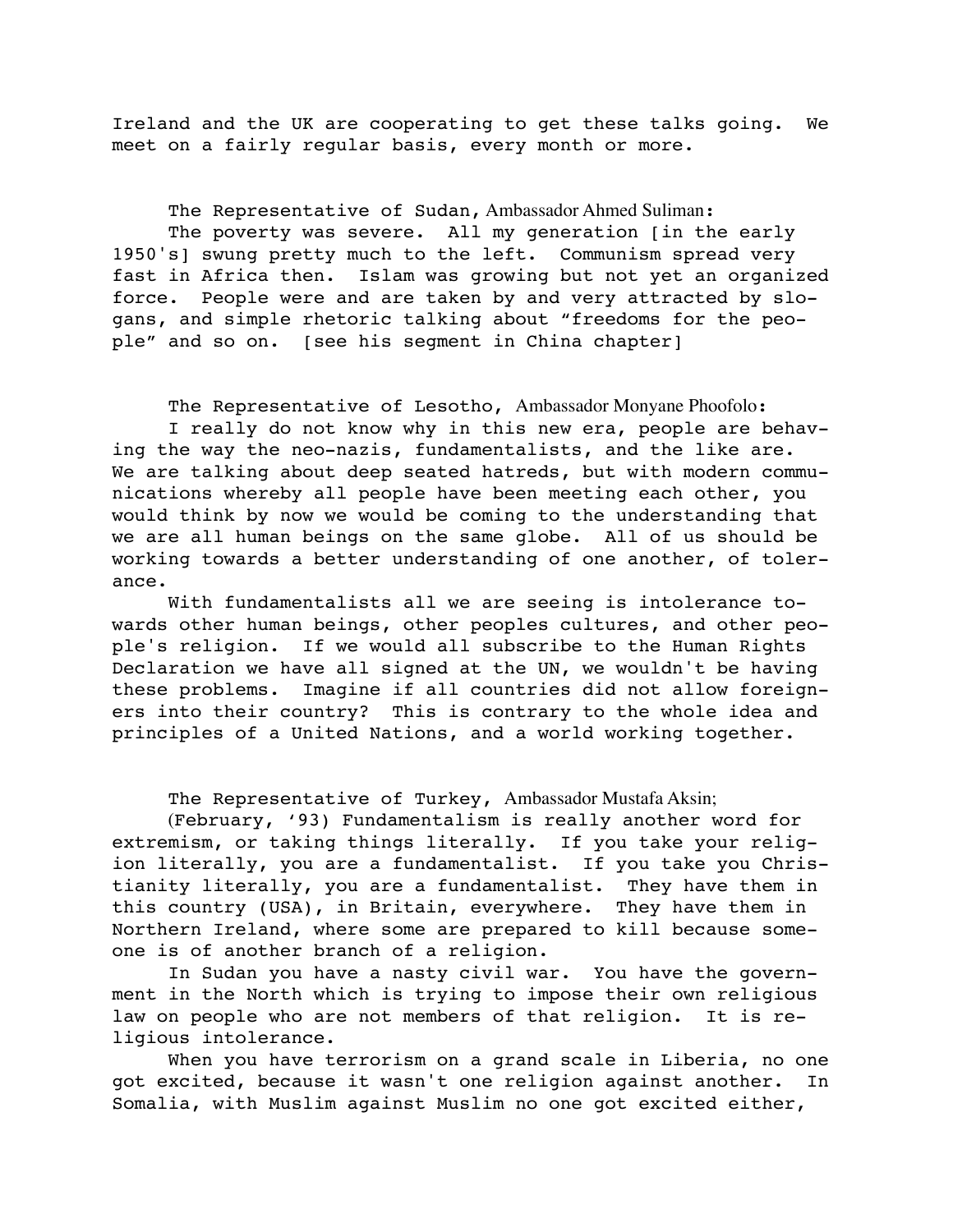until much later. Bosnia was not creating waves because it is Christians doing it to Muslims. But if the perception is that Muslims are against Christians, then the West takes it to heart.

The West seems hopelessly biased in the Muslim countries, showing little standards or principles. There is a tendency to degenerate any basic ethnic conflict, or tribal conflict, into a Islam/Christian conflict. That is very very dangerous.

Now that we don't have the east west conflict anymore between communism and capitalism, we could end up with Christianity vs Islam.

The Catholics tend to be universal in the sense that they have a broad vista. Their members are of many backgrounds around the world. The Islamic world is also universal with a broad membership. But Serbs have their own church. Their nationalism and the church are closely intertwined. This creates a narrow focus on the world, without this broad vision. They are paranoid. They feel themselves to be surrounded. They have this sense that "others are out to get us, so, we have to get them first." Being bigger and well armed, they are now getting their neighbors.

We are for the victims of this aggression. We think their cause is righteous and just because these people all lived in exemplary tolerance with one another in complete harmony. This business of "they have hated each other for hundreds of years" is not true. For the most part, they lived in peace. In Bosnia they constantly intermingled. There is intermarriage. In the cities of Sarajevo, Zagreb, Belgrade, and others you have Catholics, Muslims, and Orthodox Serbs who have lived together and never questioned one anothers faiths.

All that is happening essentially is the result of Serbian nationalism, chauvinism, greed and what have you. [And retaliation from WWII] They have ruined the society. They have literally turned millions from their homes. They have raped women and caused the cruel deaths of more than 150 thousand people.

It is the sort of situation that existed in Hitler's time against the Jews. We are seeing it again, being carried out with immunity, against another people in Europe. And the world has been just ringing it's hands saying, "Oh, this is terrible," appeasing their consciences, and doing nothing.

I think one reason we should not allow the tragedy in Bosnia to go on, besides the terrible human misery, is the example of inaction. It is all being contrasted to the instantaneous reaction against Iraq. If there is any transgression on Iraq's part, immediately there is a vigorous, sharp reaction from the West. In Bosnia, people get wishy washy. They don't get excited. We ask, what if Muslims started this against Christians?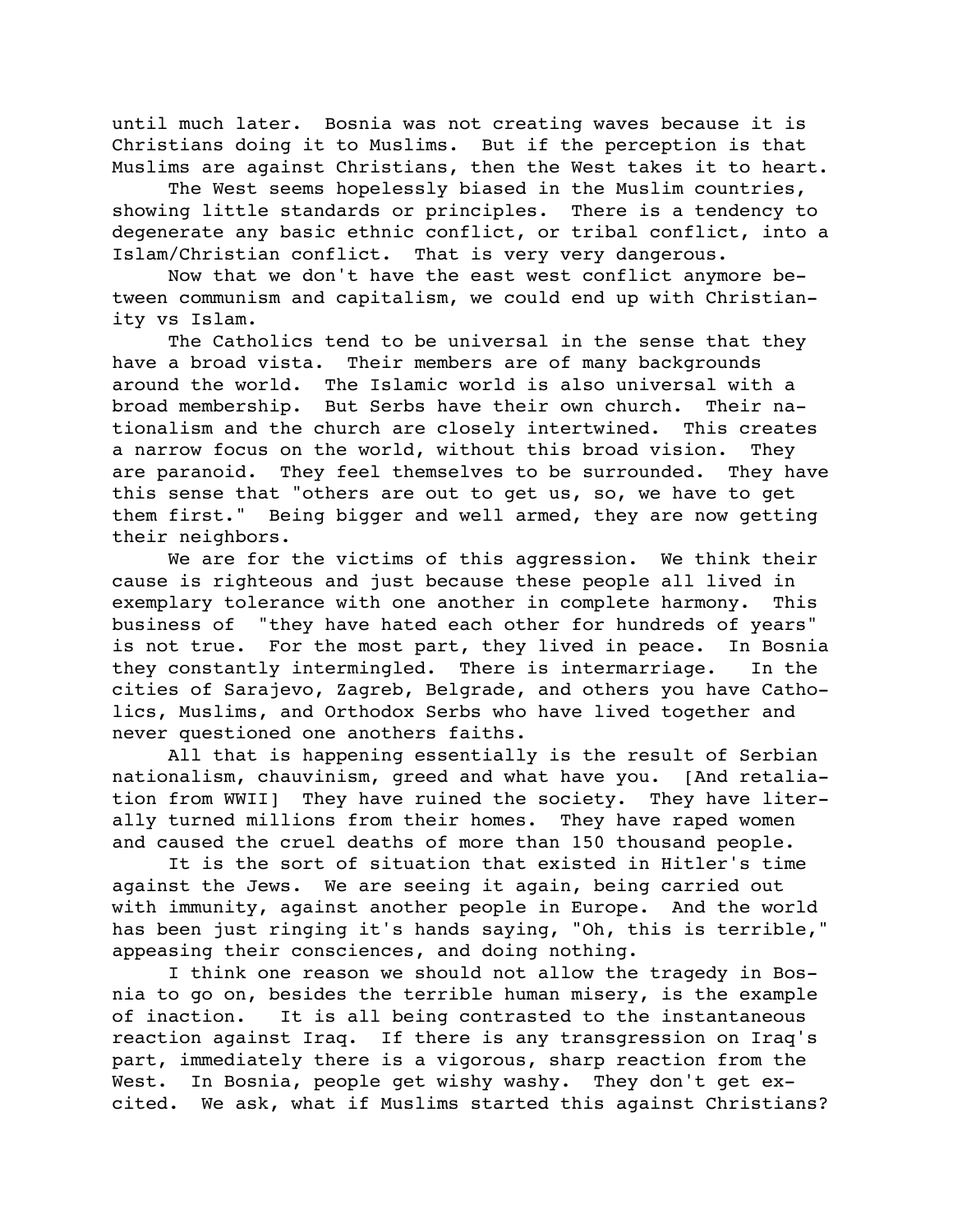If you can feed nationalism with a sense of grievance as these people do, then you have fascism. You can switch very quickly. You have a sense of mission, and a sense of grievance. You are creating greater Serbia, or protecting Croatia. We see both Croatia and Serbia as being fascist regimes. They are by no means the opposite of communism, they are direct outgrowths of communism. Extremism of the right and the left are one and the same. At the other end of these are the moderates.

The Islamic fundamentalists, extremists, are having a field day. All the moderate Muslim countries are feeling threatened because the Islamic fundamentalists are getting tremendous extra mileage from this inaction.

There has to be the perception from the world community of "Look, we are all human beings. These people regardless of their religion are suffering for no fault of theirs. They must be protected. They must be defended and saved."

 $-O-$ 

Many of the answers lie within the above statements. They must be protected. We need jobs and education, an attempt at fairness in life, and understanding the sources from whence these questions arise. Below I'll share some of my rambles.

The challenge is to understand the extremist's mind, at least seeing that part of it which is also within ourselves. Most everything in our lives, yes including randomness, is related to the conditions around us. If you have been starved, or even very hungry, you know what a joy the smallest amount of food is. If you have suffered extreme oppression or hardship, you will know the value of the smallest taken for granted freedoms. If you have been a lost soul (who hasn't ever entered such territory?), finding a rock of faith to hold on to is beyond measure.

The stereotype of a fundamentalist is one who is enslaved by a passion for their beliefs, not necessarily freed by their beliefs. Indeed this all absorbing passion is enviable at times. In overcoming our many obstacles today we could all use this amount of passion, amount of sheer energy, and sense of purpose that comes from being so focussed, and single minded.

Evil, conflict, destructiveness, cruelty and negativity are a few words we relate to terrorists. These are the same words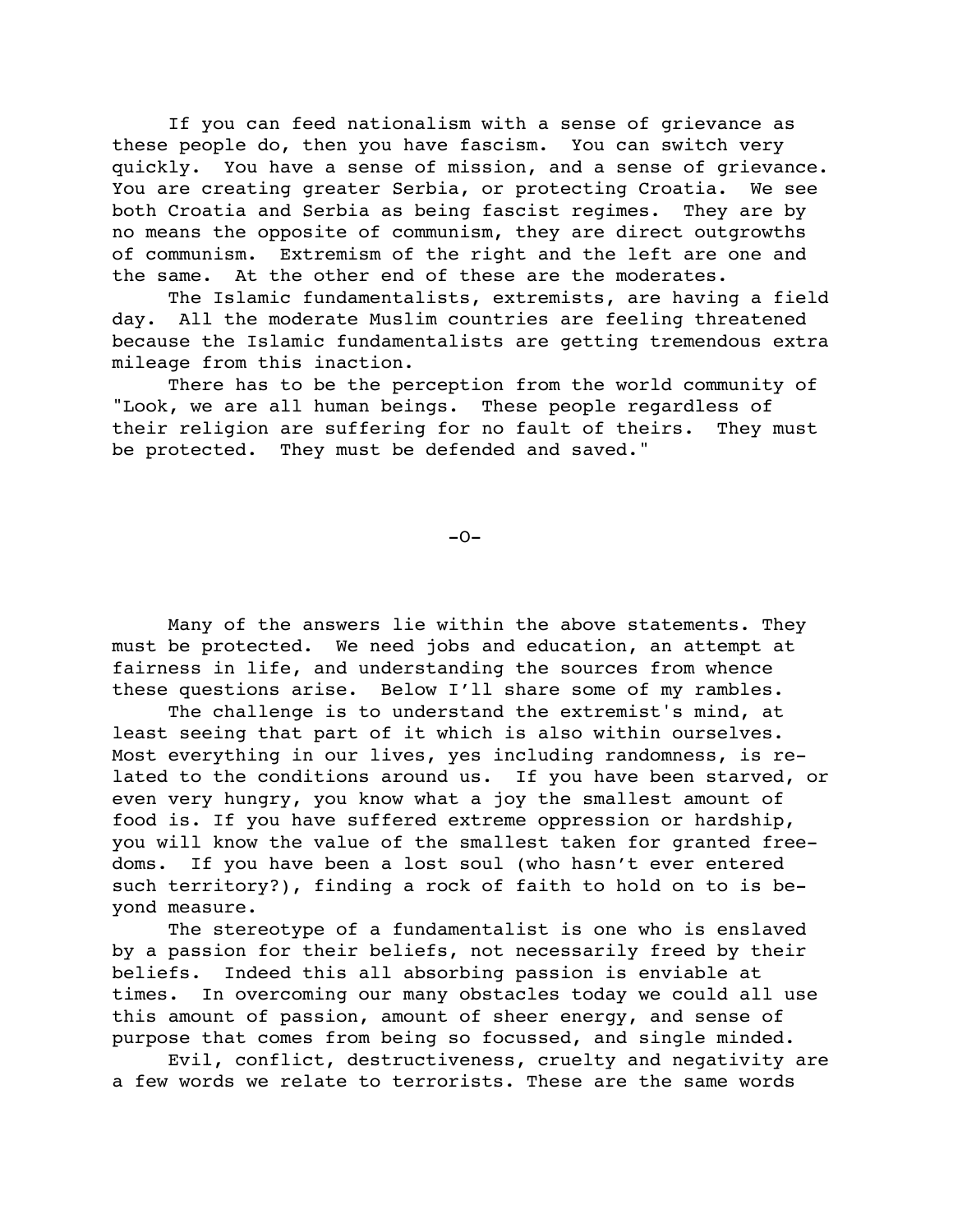terrorists relate to the world we live in. But these are words describing part of the nature of life on earth. Our nature.

We don't have the power to just eliminate part of nature, especially death, but it is the power of courage, integrity, truthfulness, community, knowledge, and respect that "educates" the evils of the world.

These qualities balance out the onslaught of trails of fire, hardships, within us and without. Fundamentalists live in an especially "we/they" world emphasizing differences, and a simplistic and opportunistic world of non-believers and believers.

One of the precepts in community building activities is to try to separate the problem from the person or group, to work hard on the problem without doing harm to everything and everyone around it. Thus, "evils" can be isolated and condemned, without condemning all else that may be good, healthy or helpful about a person or group. For our own sake, it behooves us to make it our task to get to know and understand what is behind an extremists mind, not condemn them wholly outright. The action yes, not the persons. Stop destructive actions, but our work is to perceive and support what is good about the people, and ourselves as well.

I like to ask, tell me where is God in fear? Is it possible for "God" to exemplified in fear, or hatred? Aren't these the emotions God saves and delivers us from? I get afraid. There is much to fear in life from those separated from the "moral flow of the Universe", as some might put it. It's those who use God's name proporting fear or hatred that seem to me the greatest of the "evildoers".

Taking the time to know what people are going through, what hurts them, and why extremists, or friends and family, act the way they do, is the powerful empathy we need more than ever today.

Pain is often a influencing factor in fundamentalism. It may be emotional, psycho/social, spiritual or physical pain. Pain is a natural part of life right there from the start: birth. Birth. And re-birth?

Pain is both a parent and child of fear. And our teacher? Hasn't pain often awoken us, deepened our understanding, and sensitized us more to the plights of others? On the negative side, does not continuous pain tend to make us obsess over it, obscure our rationality and narrow our ability to see or hear outside the experience? Empathy and learning through the pain seems to be a path forward through this challenge.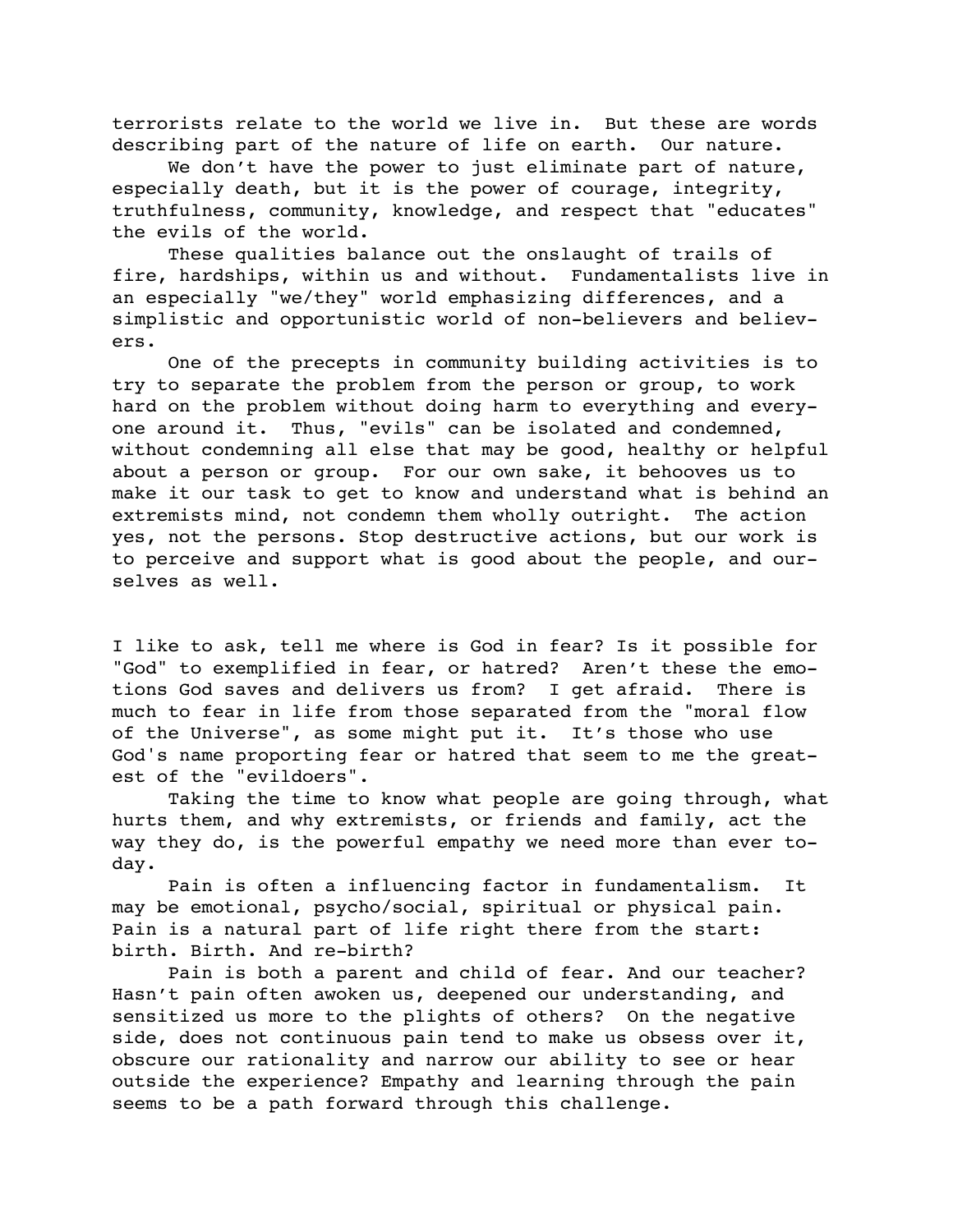The lessons of pain have become clearer over the years dealing with the sick and dying, but we've all had the experience, yes? I had a most terrible toothache recently. It built over a week. Most of us can handle pain when we see the end of it, but here I thought I'd lose my mind. I did. I finally gave in to using pain killers, to little avail. But how irrational I was getting in my work day. I was not only short fused, I was getting destructive. When a bus driver refused to open his door for me after shutting it in my face, I slammed my fist on the bus as he drove off. I cursed, and my hand hurt like crazy. Later, folding my clothes at the laundry, part of a shirt got caught on a handle. Instead of taking the time to free it, I just yanked and ripped it off destroying the shirt. Both these things only hurt myself. I am happy nobody accidently bumped against me on the street. In a simple review of much of my recent behavior, I witnessed when under intense stress, how quickly we are not our normal selves. It is by no means true of all terrorists, but often, some experience with pain or empathy with another, is a motivating factor that gets them to join up in extremism. After that joining, it is the companionship, the support, and the repetitious self delusion that they are the chosen, special messengers of God, of "the Truth", the world's saviors. We have to know that they see themselves as doing good. Can we outdo their good? Can we reach them?

The first literary agent to look at the earlier 1983 manuscript tried to convince me to change the title to contain the word "terrorism". More catchy, more marketable. She may have been right, but the title reflects what the book was more accurately about; exploring the questions and solutions to the underlying problems that lead to such acts, not playing to the newspaper headlines.

Terrorism has not been universally defined, and therefore is largely subjective. What most of us are primarily focussed on is state sponsored or state sanctioned terrorism. This is often hard to prove and pin point. The terrorism we hear of often is roving gangs of Protestant Northern Irelanders killing a Catholic, or the IRA setting up a bomb in a shopping mall killing innocents. The hooded hijackers taking over the Israeli athletes plane in the '72 Olympics. Or the ANC or Inkatha rampaging with machetes on a train of returning working people. Pan Am exploding over Lockerbee, and now a bomb that finally hit our shores at the World Trade Center. When I turn on the news I am hoping I won't hear that another mass grave has been found in Bosnia, or another story of rape and slit throats as the world watches.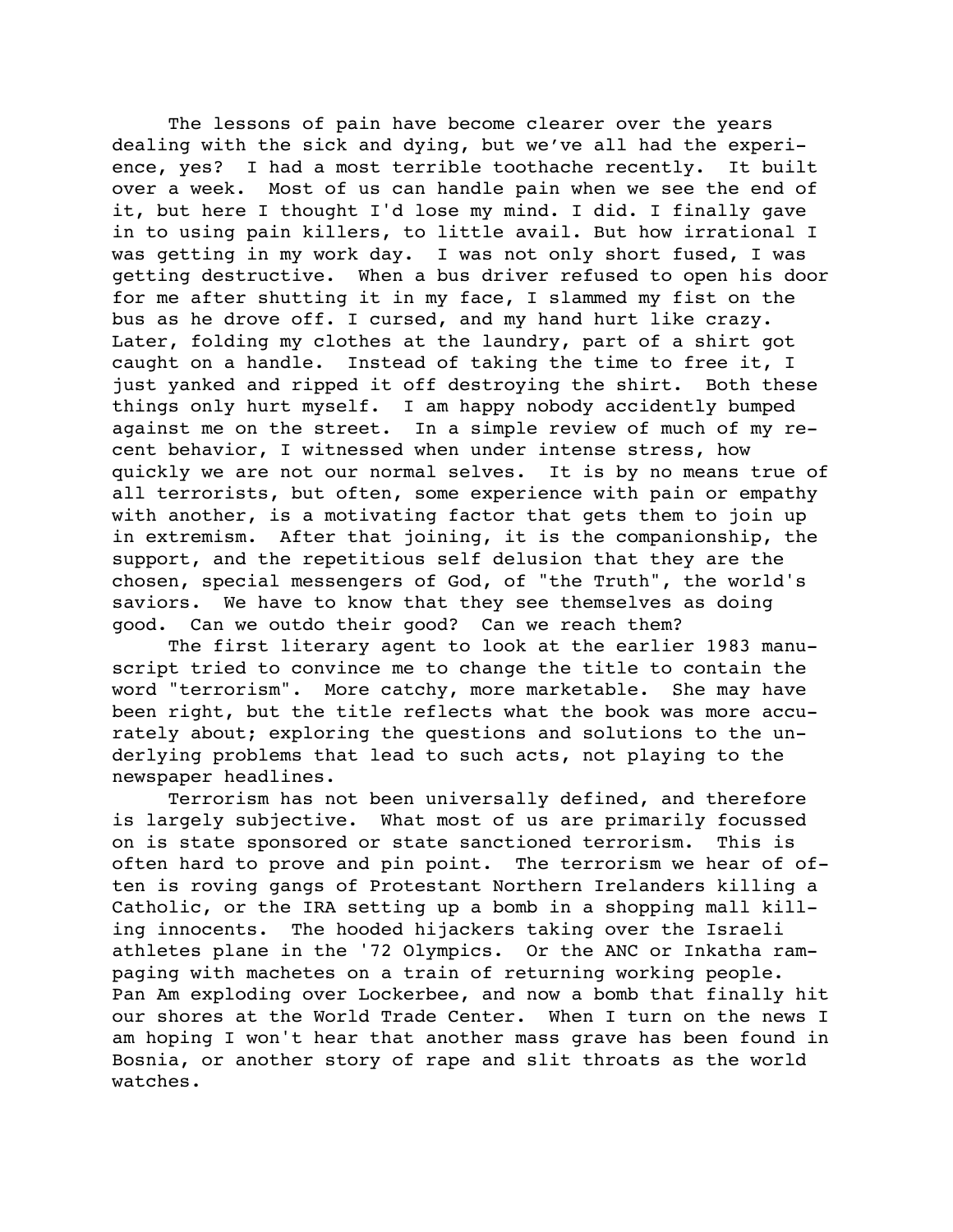Being truly terrorized is not uncommon in daily life. Visit a child abuse center. For them it is a mother or father terrorizing their child. Or speak to one of the too many children of an alcoholic. Or a parent that just lost a child today in a drive by shooting in the inner city.

For the homeless it is a group of hoodlums, sub zero weather, or others in the shelter itself.

I know one secretary from overseas who has been at the UN for many years who actually feels terrorized (her words) psychologically by her department head and says there is no safe avenue in the system to bring it to light.

For Iraqi citizens in Bagdad it is either Saddam's Baath Party, or the fear of American cruise missiles. Either are terrorizing. For us in America it may be the weeks front page serial killer, or a loaded truck again like that which that drove into our soldiers barracks outside Beirut.

Nature knows all about terrorism. On a farm I recently witnessed a loose dog terrorizing a whole flock of free roaming chickens, as we ran desperately after her and screamed with all our might for her to stop, she just chomped and killed. I was terrorized by nature when I was 15. At that time an earthquake splintered a building I was next to along with many others, killing many in my area. I spent much of the night digging for bodies and survivors through the rubble. I was terrorized when a wave in a mighty storm completely covered a tugboat I was working on in 1971. I was terrorized in 1968 by sudden unrelenting lightening bolts striking the top of our mountain. Our troop of 15 scrambled down as fast as we could with our muscles locking and seizing up as we got knocked clear off the ground by each terrorizing jolt.

At 16 I was terrorized with a knife blade pressed several long minutes to my throat by an inner city youth telling me I was going to die, and another episode at 23 by a hunter threatening to shoot me with his gun pointed at my back as I ran zig zagging for cover from tree to tree, and a few years latter yet again when I was mugged, "taken down", and robbed by a group of armed youths.

But I know many have had to endure much worse. I have never had to endure the horror of the "anything goes" attitude occurring with any war, or civil war. I've never had to undergo the impossible fear and agony of torture. I never had to witness the separating of family as they are shot before me, or the rape and slitting of throats that is occurring today in too many parts of the world. I've never been called out to witness a public execution for political differences at the firing squad, or have loved ones trucked off into the woods or deserts never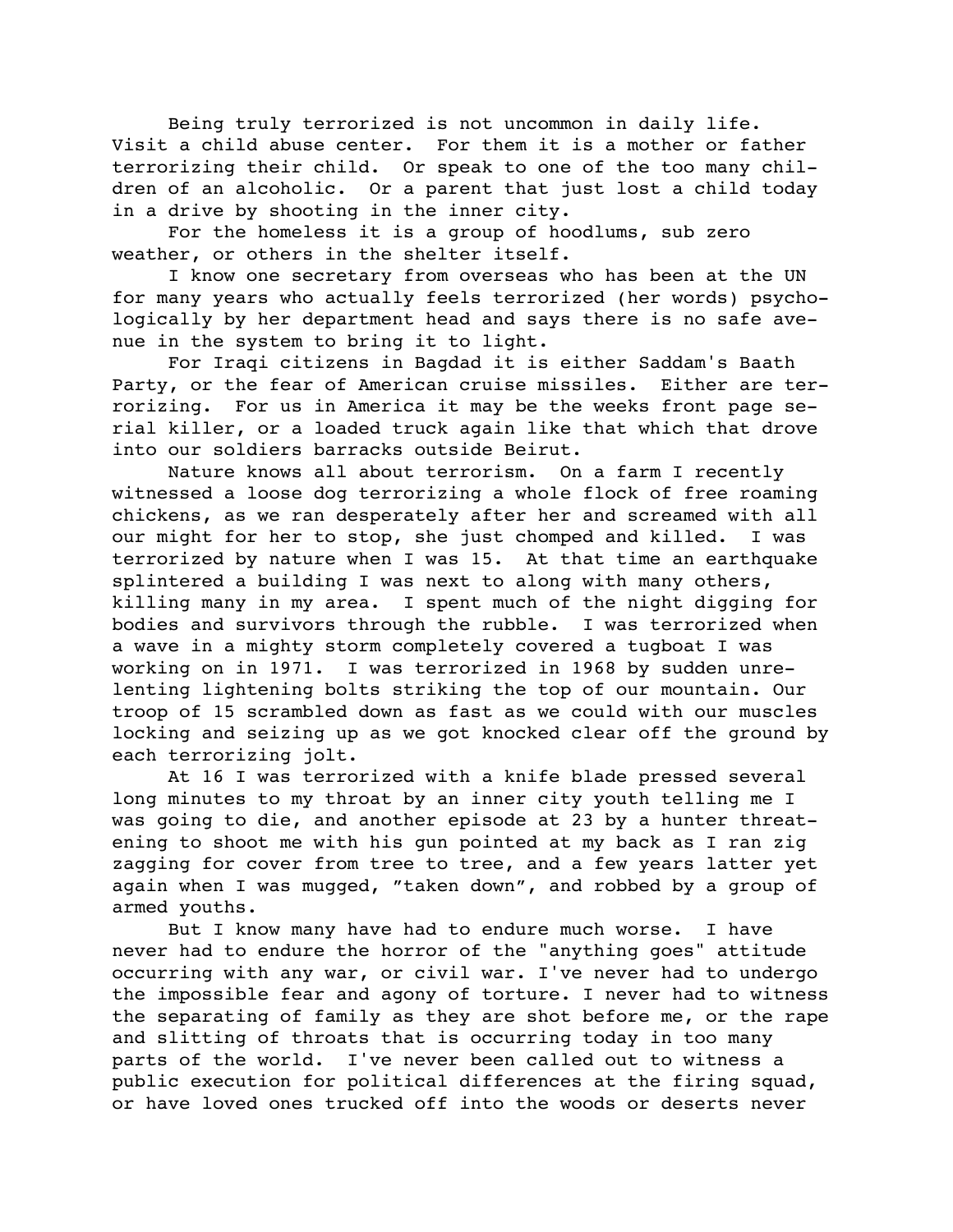to be seen again, whether it be South and Central America, or the Middle east, or Africa, Asia and most recently now again, Europe.

We need not go into the history books or film archives of Hitler's Germany, or Japan's Rising Sun for evidence of these gutless and cowardly horrors. They very clearly are occurring today. Though very little of it gets TV coverage.

I admit to not wanting to hear more of it either, and wishing it away, however, the awareness, large or small, being exposed to us is, I hope, a positive factor. Positive only in the sense that the truth and reality might get us off our duffs and do something about a troubled and well armed world. The primary frustration is the watching while knowing we can do something about much of this man made abhorrence.

It is not useless cliche to recall the words used by Churchill for our present circumstances, "The only thing we have to fear, is fear itself." We each now have to do battle with "fear itself" again. As the reality grows that none of us, including our precious children, are safe from such senseless, and often random cruelties. It is denial and then the fear that freezes us from the required effective, clear and responsible action.

My mother came back looking ashen (terrified?) and shaken up after spending the day serving food to the homeless, as she does every week. I asked her if she was OK. What had happened at the shelter? No, she said, nothing there. It was the radio news on the way home. We again bombed a building in the center of Bagdad. One of our missiles missed it's mark and civilians were killed. "Doesn't he [the President] know that bombing is also terrorism? That if this is the language we speak, we only support their ways?" Isn't this the bare honest truth?!

She doesn't have an ounce of sympathy for Saddam Hussein, but she is always thinking of the ordinary people, the citizens trying to live normal lives. I tend to think most people feel the same. The ordinary people are the people we didn't think of when we bombed Cambodia in the 70's. They are the people the Russians forgot about in Eastern Europe and in Afghanistan, or that China forgot about when it claimed territories in the west in the 1950's. These are the people all nations and groups forget about when they get into war, and these are the people all "terrorists", be they heroes in their own home or not, forget about with their bombs. That is the worst thing about terrorism, isn't it? That people not at all connected to the suffering or political process being rebelled against, are the ones to pay the ultimate sacrifice.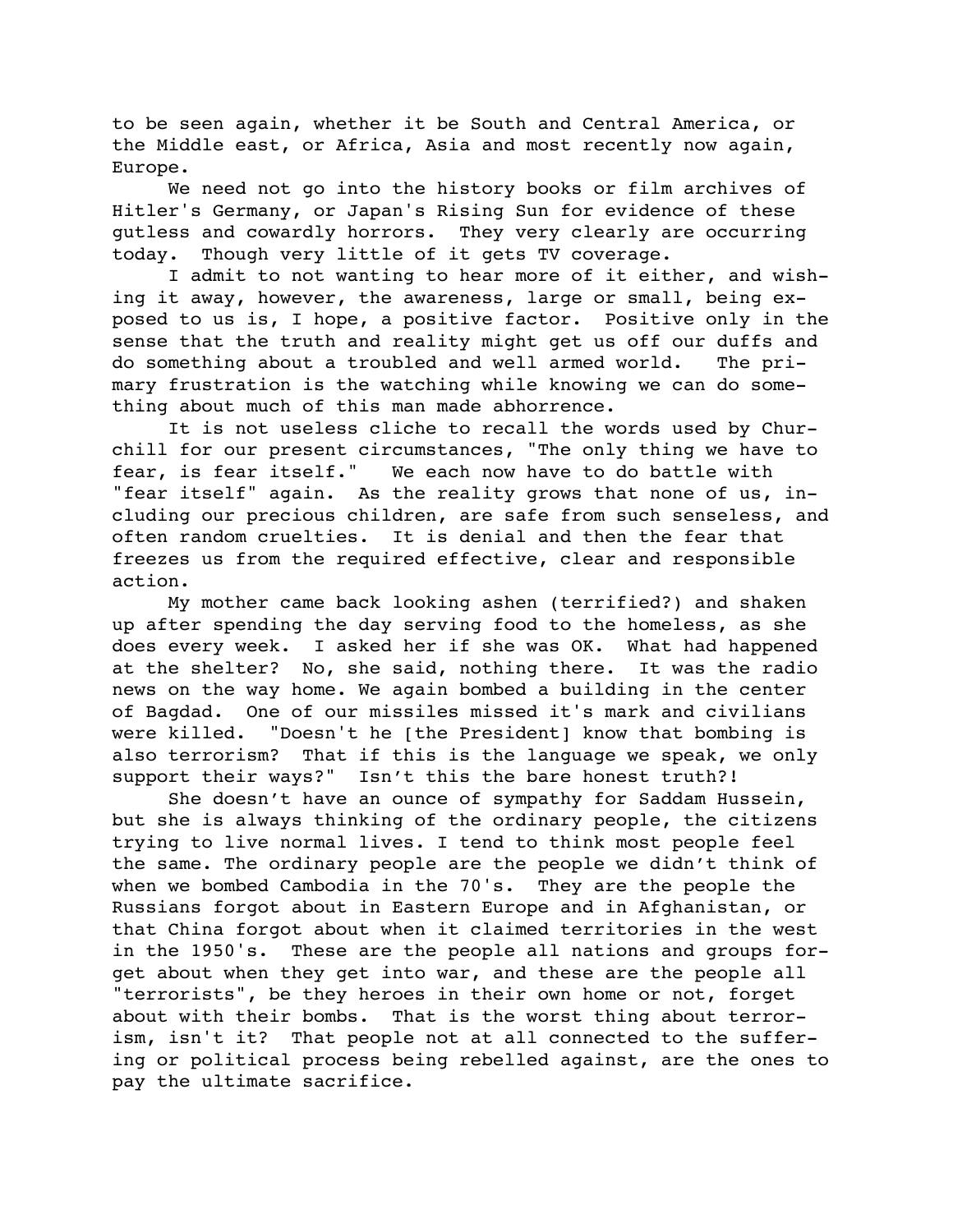Terrorism by bombing really got magnified greatly with World War Two when Germany, after rolling over Poland torching towns, lining up and executing too many thousands to count, bombed nightly the city of London. We eventually in return carried out day and night bombings over Germany's cities. These were cities containing mostly civilians. Civilians! The surprising results of these bombings, which terrorists and nations seem not to have learned lessons from, was the resolve of the people in either case was not weakened. Instead, the brutality of the bombings bolstered the general resolve of both the German and English people. In WWII we had no problem with recruiting people to offer their all, their very lives. When innocent loved ones are killed, we are drawn to offer all we have.

However, very few transcend to what will be needed to end the cycle of horror; to modify the mighty instinct of revenge. After our all out effort to stop the destructive, egocentric aggressions of Germany and Japan, these peoples were guided and allowed to live in such a way that they are now two powerful, and peaceful leaders in the world today.

As written in the 1983 work, some things remain constant: The old adage; if you want revenge, dig two graves. This cycle of revenge is what has been re-stirred and re-fueled in Bosnia now, 45 years later. Revenge becomes an increasingly dangerous, and irrational cycle that takes over anything that is worthy of human life in us. The "an eye for an eye makes the whole world blind," phrase is exactly what has happened and continues to happen to millions of us in conflicts throughout the world. It does not make sense to me that if your uncle dropped a bomb on, or shot my uncle, that I need to kill you to uphold my honor, his honor, my family's honor, national honor, or any honor.

One may not have to accept the teachings of Buddha, Moses, Mohammed, or Christ, but one helps the world greatly if we're open enough to accept others who do so. I think this is common practice for most of us around the globe. Most people get along and let live. And there have been large pockets of time in all our cultures where people lived in this harmony, exchange and acceptance. This way of relating is not new to humanity.

As the earlier book wrapped up, we have the guiding words of Martin Luther King, jr. about love. Love is not some weak and sentimental emotion he reminded us. It's not a flirtation or a whim, a mere notion, or an ideal. But for our sages and leaders of humanity, founders of our great religions, love is "recognized as the supreme unifying principle of life." The most powerful force in the universe? Yes. Especially that element of it, compassion.